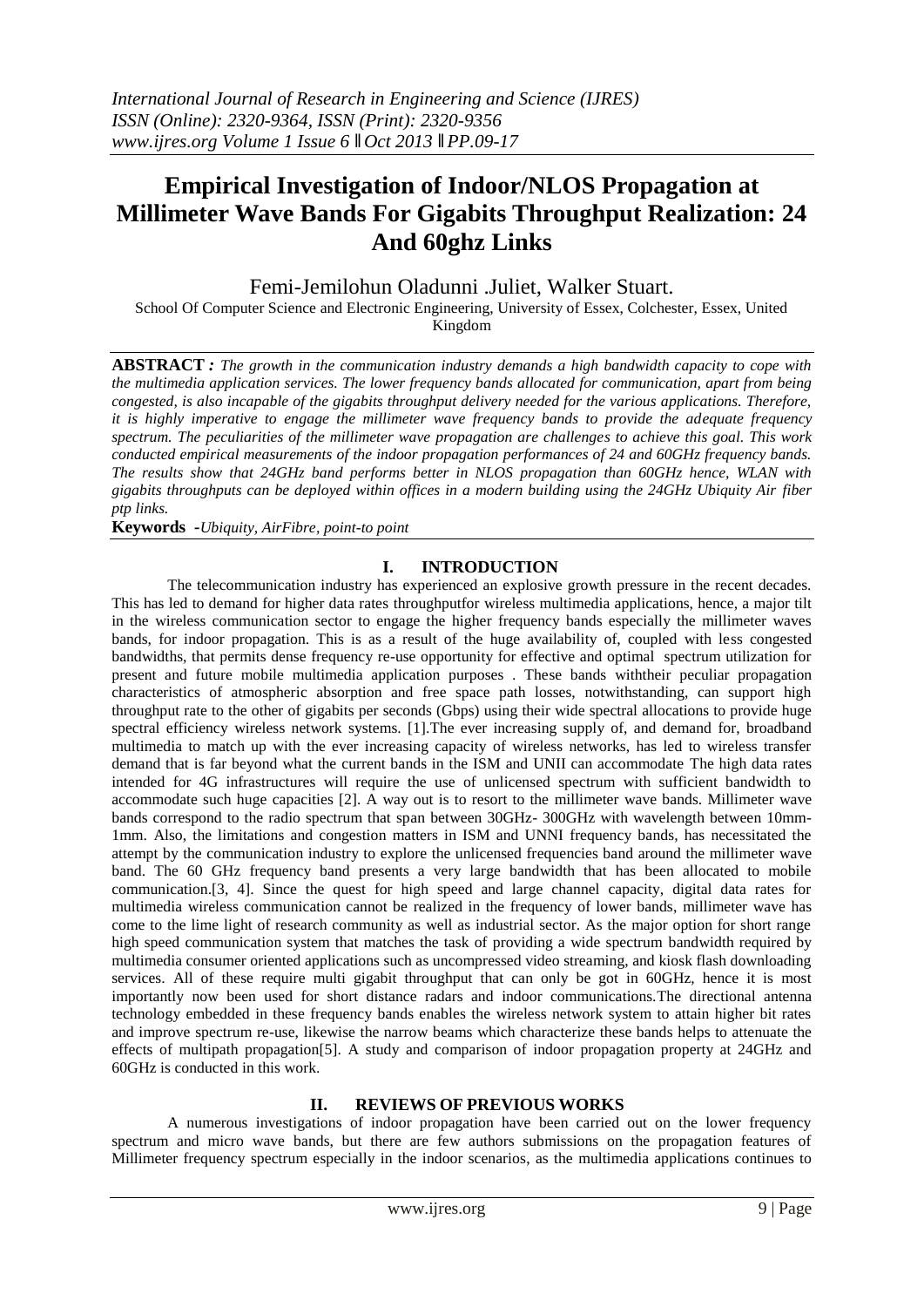increase in geometrical rate as the days go by, the necessity to engage themillimeterin the indoor propagation application to cope with the demand for gigabit throughput is highly needed for the real time applications .Hence investigation into Millimeterindoor propagation is a welcoming venture at this point in time in communication industry.

[6] reported in their work the indoor propagation factors at 17 and 60 GHz, focusing on the narrow beamwidth of the channels for a requirement to achieve efficient system network in relation to area coverage and frequency re-use. [7]worked on the simulation and analysis of 60GHz millimeter wave indoor propagation characteristic based on shooting and bounding ray tracing/image to determine a foundational indoor coverage forMillimeter communication system., however, the simulated environment was non-ideal. In like manner[8] reported the results of their investigation on the indoor Millimeter channel at 6oGhz in application to perspective WLAN systems, their work demonstrated the need for a steerable directional antenna for LOS or low-order NLOS reflected path for effective results in a typical indoor scenario, while polarization mismatch between the antenna and propagation channel may incur up to 10-20 dB signal degradation.[9]investigated the indoor propagation measurements at 60GHz in a modern office and by a ray tracing simulations to determine the effects of antenna directivity and polarization on indoor multipath propagation characteristics of the channel. [10] in their work used combined E/H-plane ray tracing method to model indoor wireless channel from 2.4 to 24GHz, they were able to predict loss for both LOS and NLOS paths as well as RMS spread for LOS. This work differs by investigating the indoor characteristics of Millimeter wave spectrum with emphasis on 24 and 60 GHz indoor propagation comparison in realizing gigabits throughputs capacity in wireless systems. By design and for the fact that Millimeter has very small wavelengths, connections on these bands require perfect LoS for strong and reliable capacity, hence obstructions on the path of the transmission such as trees, buildings, windows, will significantly impact link performance, it is therefore expected that these bands will perform worse in the indoor propagation where there are lots of obstruction to absorb the signal transmission preventing LoS environment. Fortunately, the results of the empirical investigation proved otherwise.

## **III. BACKGROUND STUDY**

## **3.1 60GHZ PHASED ARRAY TRANSCEIVER:**

This is implemented in standard digital CMOS and packaged with embedded antenna array, capable of robust 10m non-line of sight communication. The transceiver pair supports the WirelessHD and draft 802.11ad (WiGig) standards at maximum data rates of 7.14 GB/s and 6.7 GB/s, respectively. The computed array factor of the transceiver pair together with the WirelessHD chip in operation link performs a dynamic beam search to avoid interferer blocking the path of the transmission system, finding a new optimal path for the transmission through the electronically steerable phased array. This process takes less than 1ms. . The source uses 32 transmitting elements to transmit to 32 receiver elements of the sink. While on the reverse lower data rate direction, the sink uses 8 transmitting element to transmit to 4 receiver elements on the source [11].

## **3.2 24GHz UNLICENSED BAND:**

24 GHz license free band is replacing the 2.4 and 5GHz bands point-to-point links where interference is substantially reducing data throughput and sensitivity. 24GHz is in the millimeter wave band and has a very low noise floor because this band is not heavily laden with millions of devices. 24 GHz radio signals do not go as far as the 2.4 and 5 GHz bands because there is more atmospheric attenuation at this frequency and higher attenuation due to rain. Radio waves are more directional; has a narrower beam of energy. This means that signals at 24 GHz do not bounce around like the signals at 2.4 and 5 GHz to create a noisy environment. Additionally, because radios at these frequencies have traditionally been very costly and bulky, few have been deployed. This means that 24 GHz is an interference free frequency and will not suffer the degradation and difficulties of the noisy 2.4 and 5 GHz frequency bands. One of the best advantages of the 24 GHz band is its inherent security. Virtually all 24 GHz operation uses either horn or parabolic dish antennas [12] [13].



Figure.1: comparison of Beam Widths of microwave and millimeter wave bands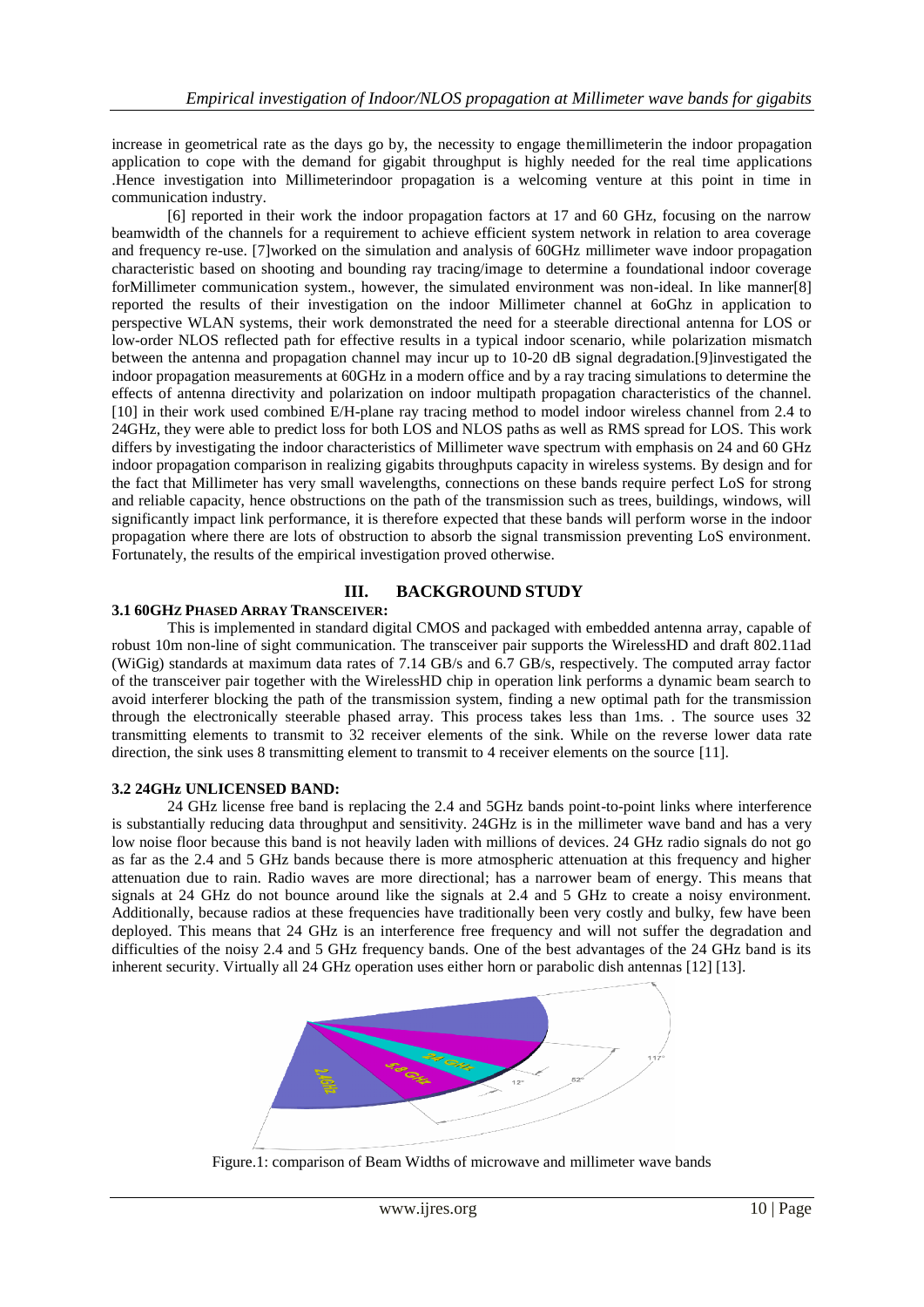### **3.3 UBIQUITY AIRFIBER 24 GHz POINT-TO-POINT RADIO ADVANCED ANTENNA SYSTEM:**

Ubiquiti air Fiber 24 GHz Point-to-Point radios, a truly revolutionary 24 GHz Point-to-Point radio from Ubiquiti Networks. Air Fiber delivers revolutionary performance of 1.4+ Gbps, aggregate throughput and 13+ km in range. Packets per second greater than 1 Million with EIRP of approximately 33dBm, Channel bandwidth of 100MHz ,operating channel 24.1 and 24.2GHz, Modulation of 64QAM MIMO, 16QAM MIMO, QPSK MIMO, and SISO. It has a gains of 33dBi, beamwidth less than 3.5 degrees. The Ubiquiti air Fiber features a dual-independent 2x2 MIMO 24GHz hi-gain reflector antenna system. The air Fiber can operate in both FDD (Frequency Division Duplex) and HDD (Hybrid Division Duplex) modes, resulting in unparalleled speed and spectral efficiency in the 24GHz worldwide license-free band. Ubiquitin's Innerfeed and AirMax (MIMO TDMA Protocol) technologies are designed to create a simple, yet extremely powerful and robust wireless unit, which is capable of 100+Mbps real Point-to-Point throughput up to a 13km+ range [14].

#### **3.4 WAVE REFLECTION AND TRANSMISSION AT A PLANE INTERFACE:**

When a vertical or parallel polarized wave hits an interface, the wave divides into two, reflected and transmitted parts. If the plane wave incident on the interface at an angle θi to the normal, electric and magnetic fields can be defined as follows according to [6];

$$
E_i = \hat{a}E_0 e^{-j\beta_1(x\sin\theta_i + z\cos\theta_i)}
$$
  
\n
$$
H_i = (\hat{a}_z\sin\theta_i - \hat{a}_x\cos\theta_i)\frac{E_0}{\mu_1}e^{-j\beta_1(x\sin\theta_i + z\cos\theta_i)}
$$
\n(1)

In a similar manner, the reflected fields travelling at an angle  $\theta_r$  to the normal can be defined as follows:  $E_r = \hat{a}_v R_s E_o e^{-}$ (3)

$$
H_r = (\hat{a}_x \cos \theta_r + \hat{a}_z \sin \theta_r) \frac{R_s E_0}{\mu_1} e^{-j\beta_1 (x \sin \theta_r - z \cos \theta_r)}
$$
(4)

And the transmitted fields can be written as:

$$
E_t = \hat{a}_y T_s E_0 e^{-j\beta_2 (x \sin \theta_t + z \cos \theta_t)}
$$
(5)  
\n
$$
H_t = (\hat{a}_z \sin \theta_t - \hat{a}_x \cos \theta_t) \frac{R_s E_0}{\mu_1} e^{-j\beta_1 (x \sin \theta_t - z \cos \theta_t)}
$$
(6)

From  $(1)$  and  $(6)$  we can write

$$
e^{-j\beta_1 x \sin \theta_i + R_s e^{-j\beta_1 x \sin \theta_r}} = T_s e^{-j\beta_2 x \sin \theta_t}
$$
\nHence

$$
\frac{1}{\mu_1} \left( -\cos \theta_i \, e^{-j\beta_1 x \sin \theta_i} + R_s \cos \theta_r e^{-j\beta_1 x \sin \theta_r} \right)
$$
\n
$$
\text{From Snell's law,}
$$
\n(8)

$$
\theta_r = \theta_i
$$

 $\beta_1$  sin  $\theta_i = \beta_2$  sin  $\theta_t$ 

And

$$
(10)
$$

(9)

 $\mathbf{1}$  (11)  $\mathbf c$  $\frac{\partial s \theta_i}{\mu_1}(-1 + R_s) = -\frac{c}{s}$  $\frac{\partial^2 U_t}{\partial t^2}T$  (12) Solving the above yields,

$$
R_{FS} = \frac{E_{rs}}{E_{is}} = \frac{\mu_2 \cos \theta_i - \mu_1 \cos \theta_t}{\mu_2 \cos \theta_i + \mu_2 \cos \theta_t} \tag{13}
$$

$$
T_{FS} = \frac{E_{rs}}{E_{is}} = \frac{2\mu_2 \cos \theta_i}{\mu_2 \cos \theta_i + \mu_1 \cos \theta_t}
$$
(14)

$$
R_{FP} = \frac{\mu_1 \cos \theta_i + \mu_2 \cos \theta_t}{\mu_1 \cos \theta_i + \mu_2 \cos \theta_t} \tag{15}
$$

$$
T_{FP} = \frac{2\mu_2 \cos \theta_i}{\mu_1 \cos \theta_i + \mu_2 \cos \theta_t} \tag{16}
$$

The reflection and transmission coefficients of a smooth homogeneous dielectric plate are given as:

| $R = \frac{1 - e^{-j2\delta}}{1 - R^2 F_{SP} e^{-j2\delta}} R_{F_{SP}}$ |     | $\perp$ |
|-------------------------------------------------------------------------|-----|---------|
|                                                                         | And |         |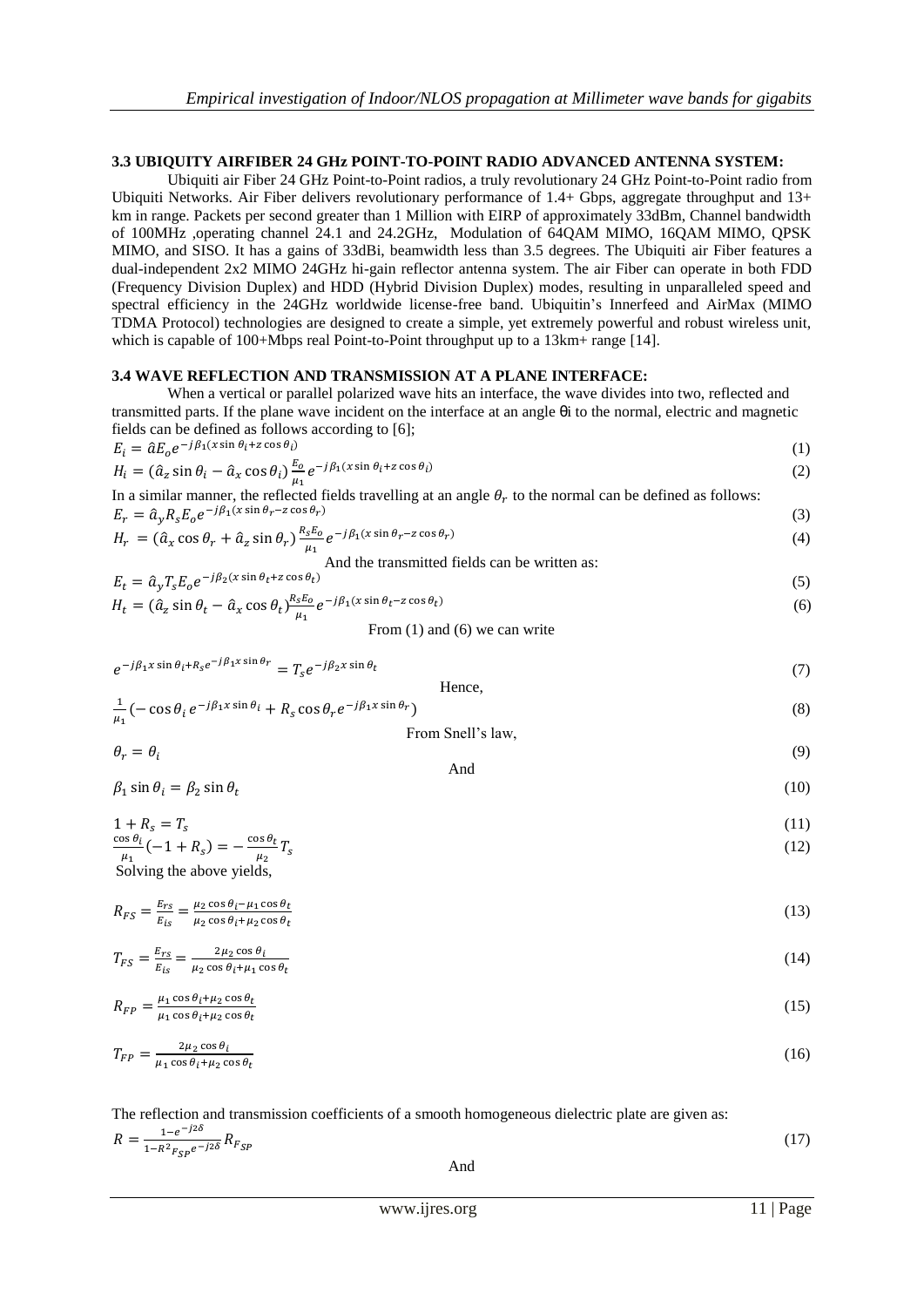$$
T = \frac{1 - (R^2 F_{SP}) - e^{-j(\delta - k_0 d)}}{1 - R^2 F_{SP} e^{-j2\delta}}
$$
  
Where  $\delta = \frac{2\pi d}{\lambda} \sqrt{n^2 - \sin^2 \theta_i}$ ,  $k_o = \frac{2\pi}{\lambda}$ ,  $\lambda$  is the wavelength in the free space,

d is the thickness of sample plate,  $n = \mu \varepsilon$  is the complex refractive index of the sample plate and  $\varepsilon$  is the permittivity in farads per meter.

### **3.4. INCIDENCE ANGLES ON ROUGH SURFACE ESTIMATION:**

(13) and (15) solve the specular reflection from smooth surfaces; the scattering of the impinging energy by a rough surface causes an attenuation in the reflected parts of the transmitted signal. Rayleigh criterion helps to determine the roughness of the materials. The following equations define the path and phase difference between the two rays.

Where 
$$
\delta = \frac{2\pi d}{\lambda} \sqrt{n^2 - \sin^2 \theta_i}
$$
,  $k_o = \frac{2\pi}{\lambda}$ ,  $\lambda$  is the wavelength in the free space,  
\n $\Delta l = 2h_c \cos \theta_i$  (19)

$$
\Delta \varphi = \frac{2\pi}{\lambda} \Delta l \tag{20}
$$

When  $\Delta \varphi = \pi$ , then the surface is very rough,  $\Delta \varphi = 0$ , means the surface is smooth and  $\Delta \varphi = \frac{\pi}{2}$  $\frac{\pi}{2}$  gives intermediate situation

Therefore,

 $3x10^8$ 

$$
h_c = \frac{3410}{8f \cos \theta_i}
$$

(21)

(18)

 $h_c < \Delta \varphi$  gives a rough surface otherwise it is smooth and in a perfectly smooth surface,  $h_c$  is very small causing the two rays to be almost at the same phase.



Figure.2: Comparison of hc plotted against the angle of incidence  $\theta_i$  for 24GHz and 60GHz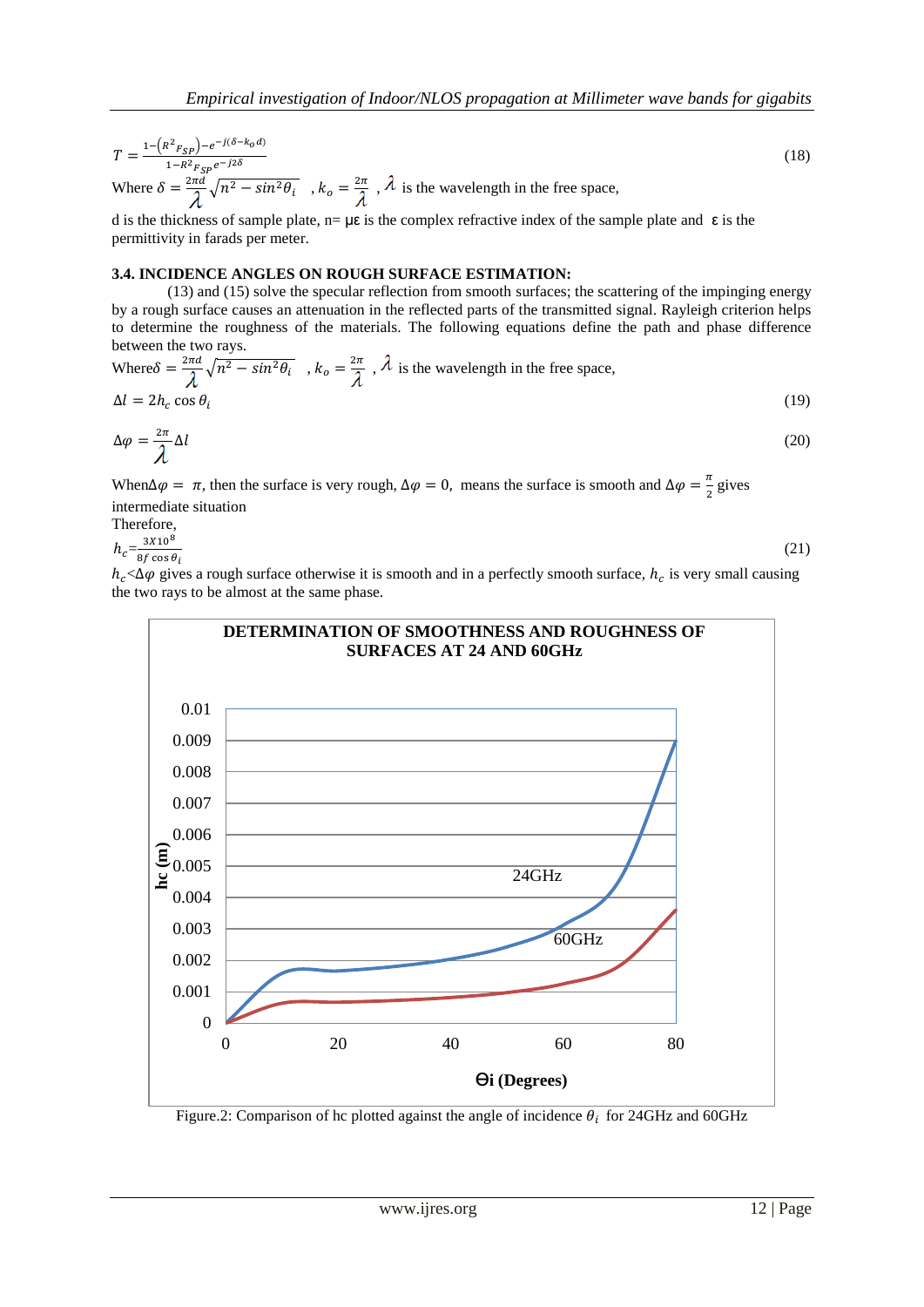# **IV. EXPERIMENTAL SETUP**

An empirical approach is adopted in this work to investigate real time applications of millimeter wave bands in indoor wireless networks systems. The experimental setups are shown in figures below:



24GHz Spectrum Analyser

Figure.4: A set up of 24GHz point-point links for data transmission and throughput measurements

The setup for source and sink transceivers for the propagation measurements of 60GHz is shown in figure 3. The SiBeam P5 HDMI reference kits contain two host MCUs. One host is on the SK9200DB debug board and the other host is on the module board. The SBAM2 (SiBeam Applications Manager) software is installed on a PC with XP operating system to monitor status, set configuration and control other parameters of the WiHD transceiver modules. The SK9200DB Boards (Source and Sink) are connected to the PC through the USB cable, the source is connected to the Blu-Ray player via an HDMI cable, both source and sink are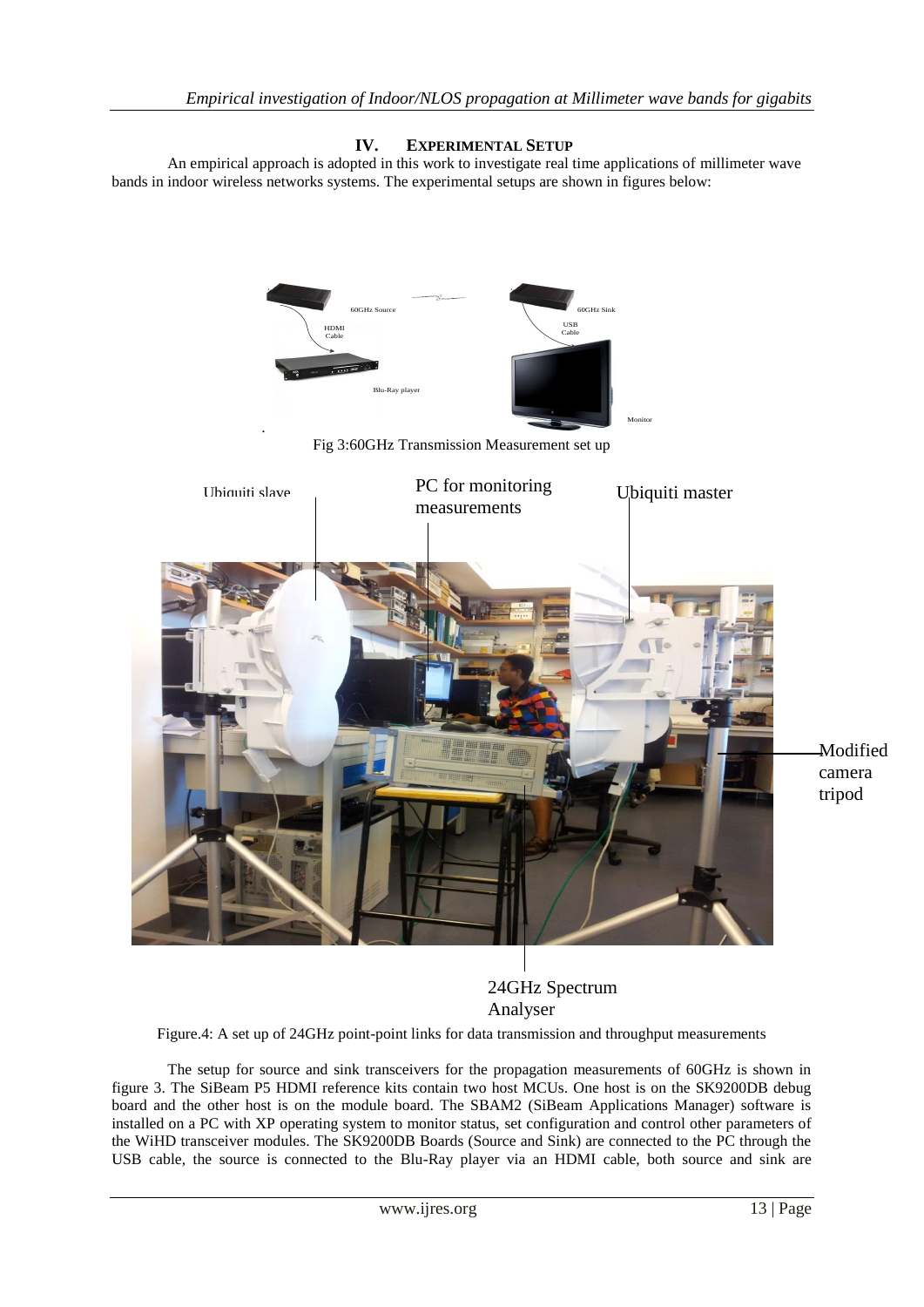connected to monitors separately for monitoring signal transmitted and received. The beam locked array antenna has a narrow beamwidth, hence transmitted signal is targeted to the desired destination, while in the beam steering , though the mainlobe of the beam steered antenna is focused on the target, the reflections and multipath effects greatly induced the signal strength received..

Fig 4 shows the setup of the Ubiquity AF 24GHz ptp links transmitter and receiver. Both the transmitter and receiver are mounted on modified camera tripods. This affords repeated and accurate transmission measurements without the influence of human body. The transmitter and receiver are powered with 12volts, 1.4Amps .



**V. RESULTS AND DISCUSSION**

Fig 5: 60GHz Transmission in a typical office (a) Locked Beam (b) Beam Steering

The beam locked array antenna has a narrow beamwidth, hence transmitted signal is targeted to the desired destination, while in the beam steering , though the mainlobe of the beam steered antenna is focused on the target, the reflections and multipath effects greatly induced the signal strength received. It is observed from figure 2.3 that the received signal strength in beam locked is higher compared to beamsteering in the experimental measurement carried out in a typical office setting (-19dBm and -24dBm) respectively. There is clear similarity between the two graphs, in that there is steady signal attenuation in received power with increase in distance up to 8m apart. This is in accordance with the Frii's law of propagation. In the beam locked scenario, there is a pick up at this point for 1m, followed by a constant transmission for another 2m away, after which a drastic drop of about -16dBm in the received signal with increase in the coverage. This could be accounted for by the obstruction of the glass door on the path of the transmission. The received signal in the beam steering case was relatively stable; this could have been due to multipath and reflections effects. It must be emphasized that indoor propagation at 60GHz was strictly on LOS, otherwise, any obstruction on its paths resulted in total links break.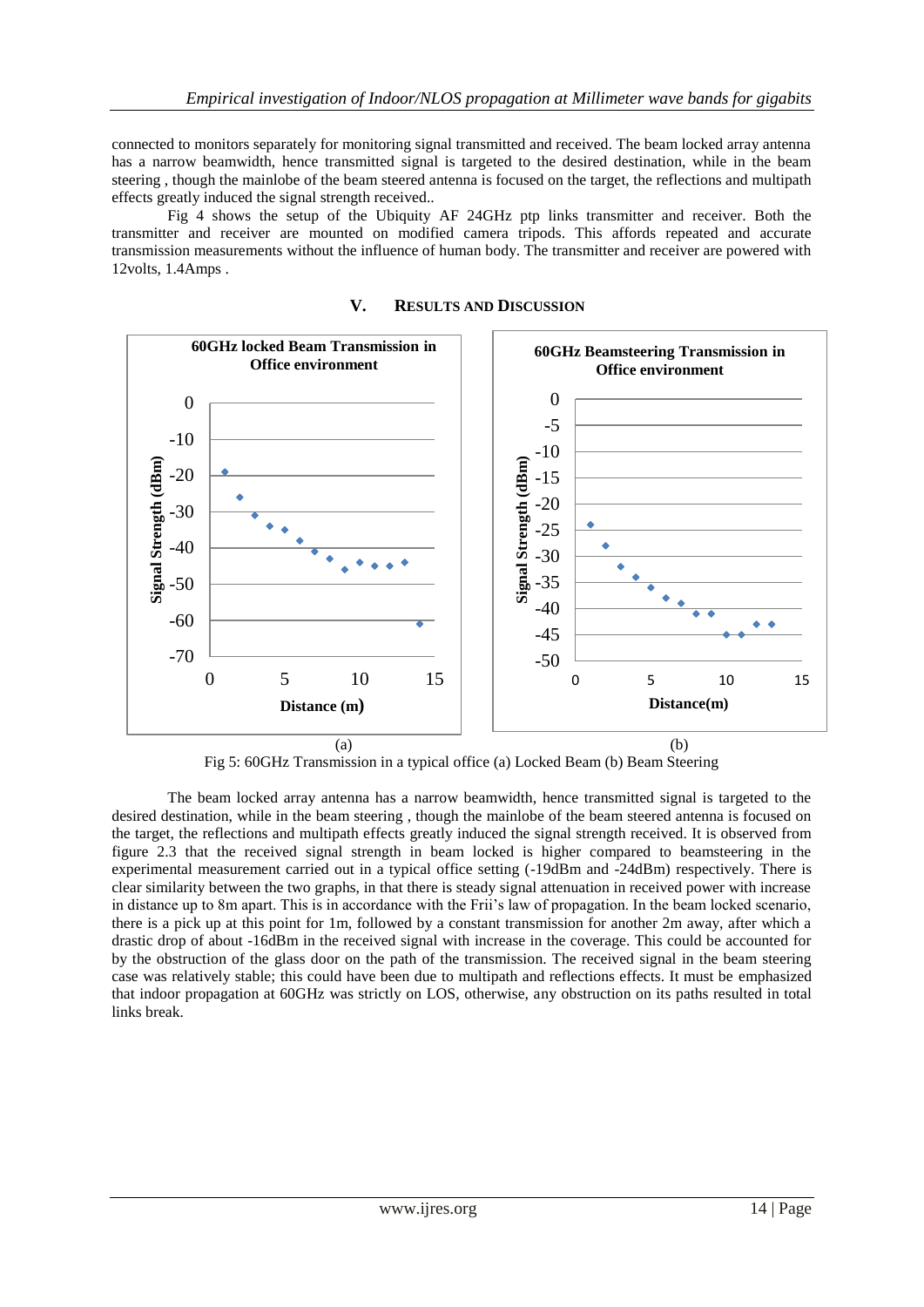

Figure.6: Floor plan of level five indicating signal attenuation measurement across offices



Figure.7: Indoor Propagation across offices against distance

Figure 6 is the building floor plan where the transmission measurements of 24GHz were carried out. There is a wall partition between the two offices where this experiment was conducted. Though there is signal attenuation with distance, the reception across the wall was acceptable especially at the lower modulation rate scheme with sensitivity of -88dBm for the air fiber ptp link. This confirms the capability of 24GHz compared to 60GHz to penetrate walls between offices in a modern building, hence WLAN deployed on this frequency band can be used for multimedia applications and gigabits required services in offices.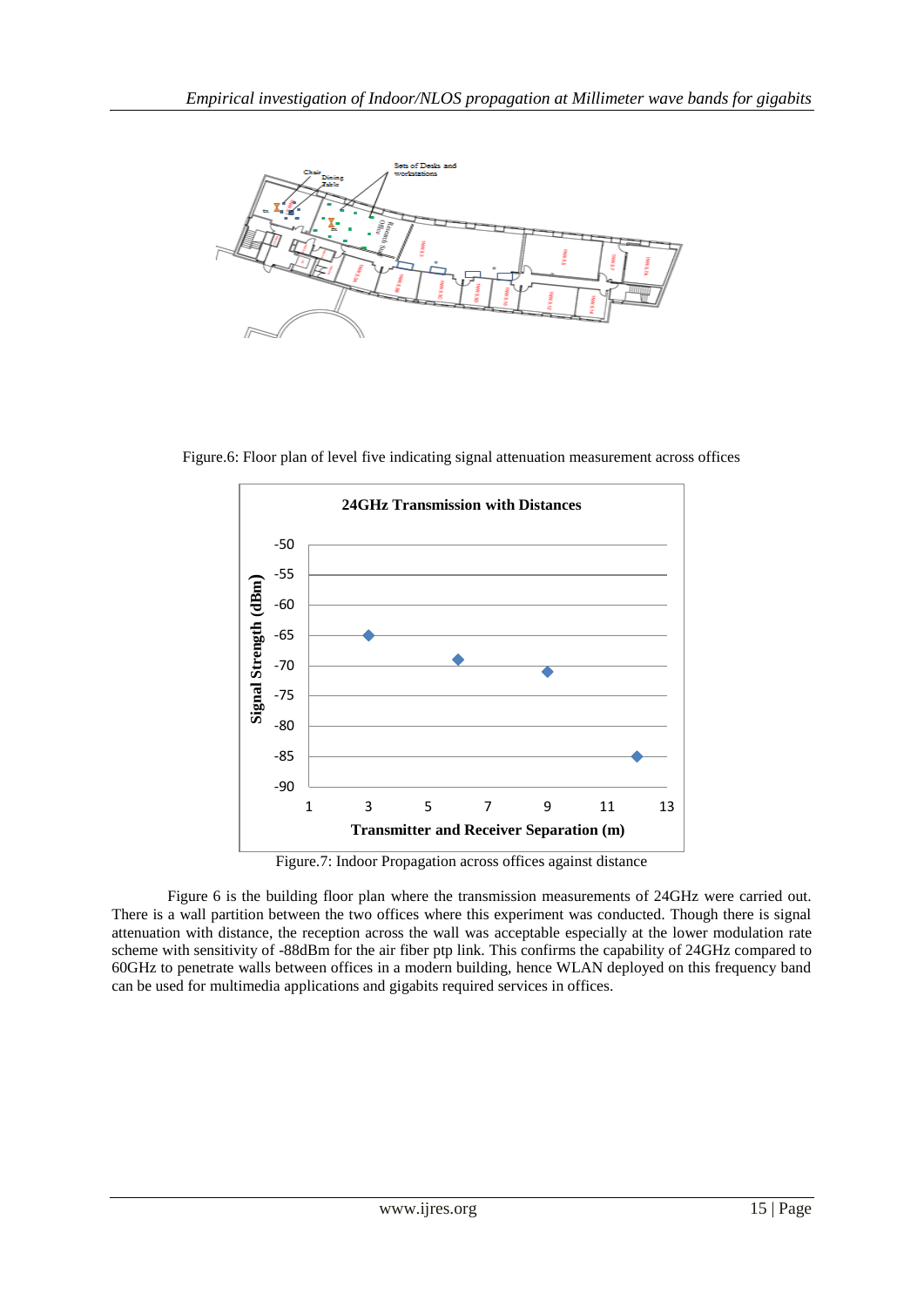

 $(a)$  (b) Figure.8: Floor Plans of Network building indicating Signal strength measurement along the corridors (a) Level four (b) Level five



Figure.9: Signal Transmission against Distances at hall way corridors of level four and five of the network building

The floor plans of the locations where this experiment was conducted are shown in figure8. Relating the scenario in each floor with the results of transmission, shows that the presence of office equipment in floor five aided in good reception as a result of multipath and reflection propagation being experienced here. Unlike the case in floor four, though the long corridor served as wave guide to the transmission, the signal strength here is lower to what is obtained in floor five

#### 5.1. COMPARISON OF 24 AND 60 GHZ INDOOR PROPAGATIONS:

Both frequency bands are millimeter waves with propagation characteristic of LOS. The experiment demonstrated this obviously in the 60GHz transmission. Any attempt to obstruct the path of transmission leads to total link break, whereas, in the case of 24GHz, there was still good receptions with couple of obstructions in the paths of transmission. This shows that 24GHz can be deployed with good performance in the NLOs situation for real time applications.

#### **VI. CONCLUSION**

The shortage of frequency spectrum as well as congestion in the microwave and lower frequency bands will not support the multimedia application requirements for the unprecedented growth in communication